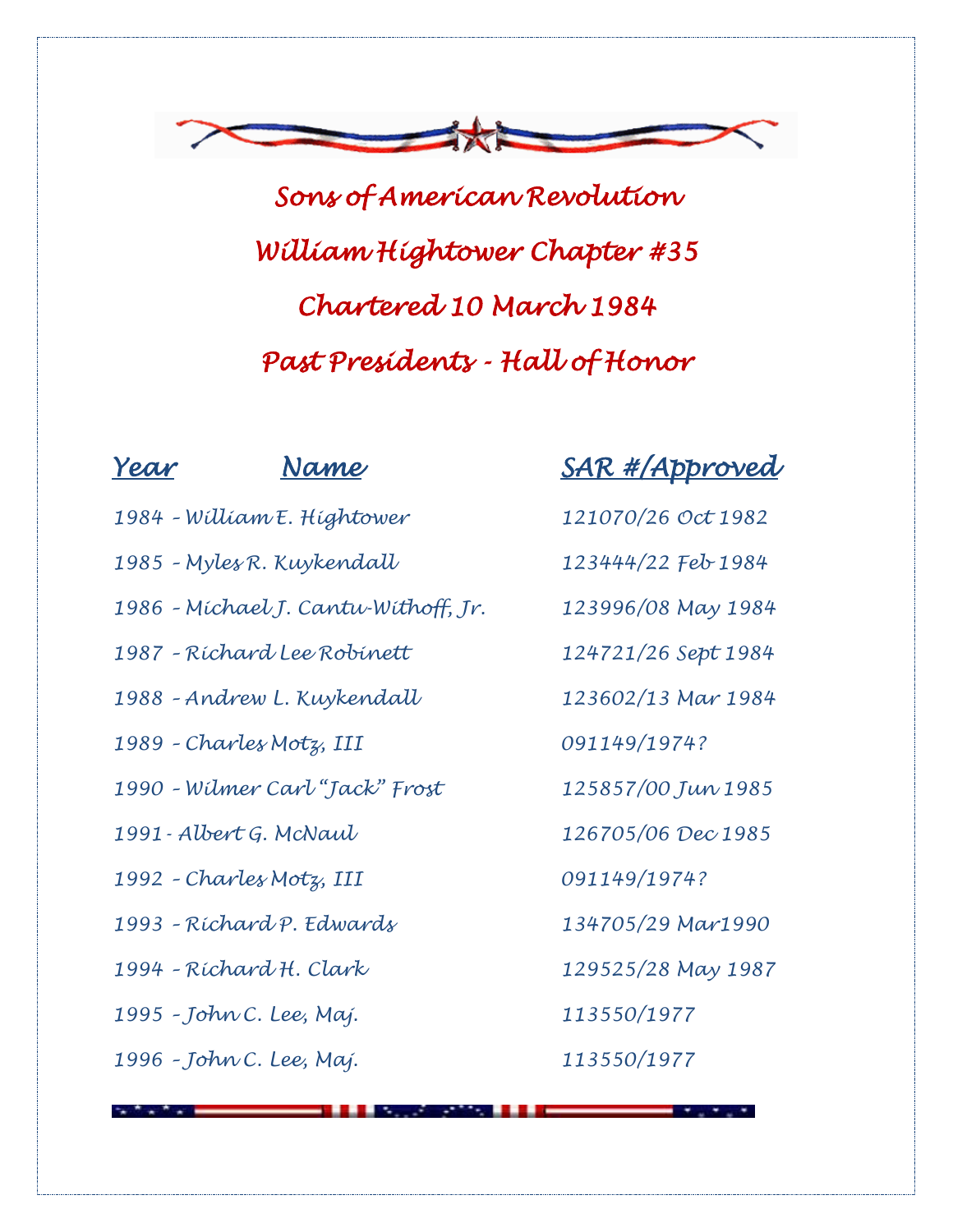

## *Year Name SAR #/Approved – Wayne D. Justiss 14189728 Jan 1994 – Wayne D. Justiss 141897/28 Jan 1994 – Joe E. Bostwick 136634/12 Mar 1991 – Thomas B. "Tom" Green III 146814/26 Jul 1996 – Thomas B. "Tom" Green III 146814/26 Jul 1996 – Joe B. Cox, Jr. 140302/27 Feb 1993 – Louis P. "Lou" Colantoni 154675/01 Nov 2000 – Louis P. "Lou" Colantoni 154675/01 Nov 2000 – Louis P. "Lou" Colantoni 154675/01 Nov 2000 – Clifford L. "Cliff" Caskey 152762/10 Nov 1999 – Jerry M. Bullock 158692/28 Jun 2002 – Jerry M. Bullock 158692/28 Jun 2002 – Dr. Christopher C. "Chris" Baker 159170/03 Oct 2002 – Dr. Christopher C. "Chris" Baker 159170/03 Oct 2002 – Milan F. "Stoney" Stonebreaker, Jr. 167361/29 Jun 2006 – Milan F. "Stoney" Stonebreaker, Jr. 167361/29 Jun 2006 – Dr. Patrick D. "Pat" Hollis 170601/26 Nov2007 – Dr. Patrick D. "Pat" Hollis 170601/26 Nov 2007 – Stuart G. "Stu" Hoyt 178936/17 Feb 2011*